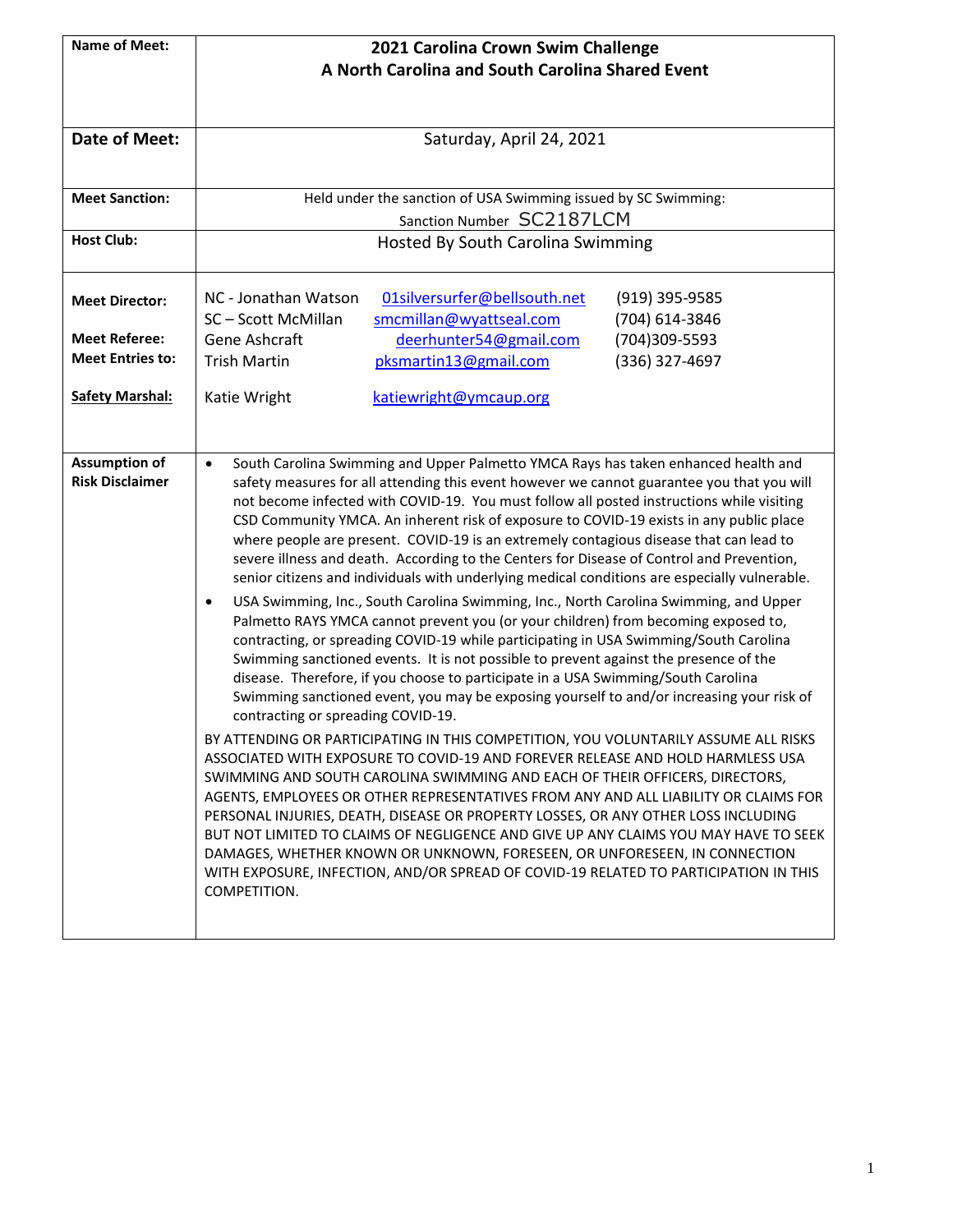- All non-competing persons i.e., officials, coaches, timers, and meet administrators must wear face coverings and comply with mandated social distancing and mass gathering rules. Athletes are to wear masks at all times except during competition, warm up, and/or cool down.
- The listed Safety Marshall is responsible for coordinating Return to Competition Plan and SafeSport Protocols.
- There will be no spectators. Swimmers may contact their parents with cell phones. Swimmers without cell phones may use the front desk telephone to contact parents.
- Swimmers will enter through the main gate of the pool. Hand sanitizer will be available. Swimmers will leave through the gate by the front entrance of the YMCA.
- Swimmers must arrive in their suits. Locker rooms will be designated for restroom use only. No changing or showering will be allowed. Locker room and restroom use must comply with all Safe sport guidelines.
- Parents/Guardians will be able to observe and have access to their children in the following manner: live steaming of the event and parents, maintaining social distancing protocols, will be able to sit on the grassy area along the outside of fence at CSD YMCA to have access to their swimmers and view races.
- Meet Personnel for each session are as follows: 1 Head Timer, 16 Timers, 10 officials, 4 Safety Marshalls, 1 Meet Referee, 2 Deck Referees, 2 Starters, 1 Administrative Referee, 1-2 Computer/Console operators, 2 Meet Directors, 12 Coaches.
- Facility Personnel for each session are as follows: 4 Lifeguards, 1-2 parents for live streaming, 1-2 hospitality volunteers, 1-2 award volunteers, 1 announcer.
- There will be a total of 55 Meet Personnel on deck for the meet. According to state and local guidelines, the facility can have a maximum of 1000 on deck. This will allow for a maximum of 250 athletes in each session.
- Swimmers will be seated on the deck by team in designated areas. Social distancing protocols are strongly encouraged for all swimmers seated on the deck. The use of personal chairs may be permitted in limited numbers and/or circumstances.
- Pre-meet warmups will adhere to social distancing guidelines. Warm-up times will be posted once entries are received and the total number of swimmers is known. At the end of each heat, each swimmer will return to their seat upon completing their warm down. The warmup/warm down pool will be limited to 4 swimmers per lane.
- There will be no more than two heats of swimmers in the starting area: one heat immediately behind the blocks ready to swim and one heat behind the timer chairs.
- There will be a designated traffic pattern for swimmers to adhere to and it may be indicated on the deck for swimmers to follow. Swimmers will approach the blocks from lane 8 and leave by lane one.
- Hospitality for coaches and officials will be prepacked snacks and drinks. The hospitality room may be open. A table for sacks and a cooler of drinks may be available poolside.
- Facility staff and team personnel will be on hand to ensure all safety precautions and facility guidelines are followed.
- If possible, Coaches and Officials meetings will be held virtually prior to the start of the meet.
- There may be outside vendors at the meet. If there are vendors, food trucks, etc. they will remain outside the facility.
- Failure to comply with the submitted COVID-19 Meet Plan could result in the sanction being rescinded and possible denial of future sanctions for a term of not longer than one season (short course or long course).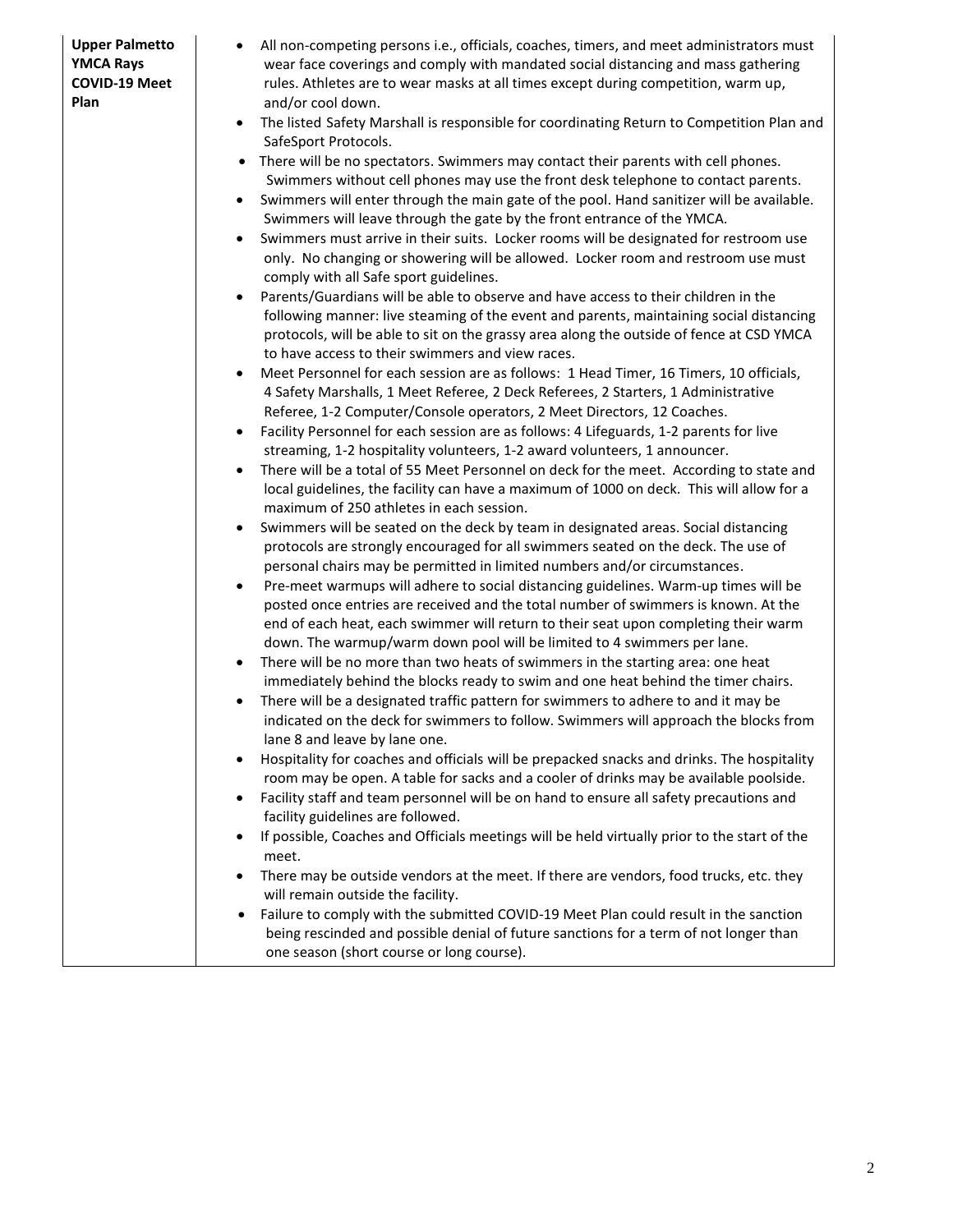| <b>Facility:</b> | <b>CSD Community YMCA</b><br>5945 Charlotte Hwy, Clover, SC 29710                                                                                                                                                                                                                                                                                                                                                                                                                                                                                                                                                                                                                                                                                                                                                                                                                                                                                                     |
|------------------|-----------------------------------------------------------------------------------------------------------------------------------------------------------------------------------------------------------------------------------------------------------------------------------------------------------------------------------------------------------------------------------------------------------------------------------------------------------------------------------------------------------------------------------------------------------------------------------------------------------------------------------------------------------------------------------------------------------------------------------------------------------------------------------------------------------------------------------------------------------------------------------------------------------------------------------------------------------------------|
|                  | CSD Community YMCA is an outdoor facility with an eight (8) lane 50-meter pool and adjacent six<br>(6) lane and four (4) lane warm-up pool. The warm-up pools will be available for the duration of<br>the meet. The Paddock built competition pool has eight (8) foot wide lanes. The pool also features<br>an Automatic Surge Reduction guttering system with non-turbulent lane lines and starting blocks<br>with wedges located at both ends of the 50-meter course. The facility also features an eight lane<br>Colorado Timing Digital Scoreboard. The facility features six (6) locker rooms (Boys & Men, Girls &<br>Women) along with separate restroom facilities for spectators inside the YMCA. All areas of the<br>facility are handicap accessible. Overflow parking is available at the adjacent elementary school.<br>The facility does not have bleachers, so parents and swimmers are encouraged to bring deck<br>chairs and tents to shade the sun. |
|                  | The competition courses have not been certified in accordance with 104.2.2C(4).                                                                                                                                                                                                                                                                                                                                                                                                                                                                                                                                                                                                                                                                                                                                                                                                                                                                                       |
|                  | The water depth of the six (6) lane warm down course is seven (7) feet, zero (0) inches, measured<br>from one (1) meter to five (5) meters, on the starting end of the course, and three (3) feet, six (6)<br>inches, measured from one (1) meter to five (5) meters, at the turn end of the course. The water<br>depth of the four (4) lane warm down course is five (5) feet measured from one (1) meter to five<br>(5) meters at the start end of the course and three feet (3) six (6) inches measured from one (1)<br>meter to five (5) meters at the turn end of the course.                                                                                                                                                                                                                                                                                                                                                                                    |
|                  | Inclement Weather: In case of inclement weather, the meet will be moved to the Fort Mill<br>Aquatic Center (971 Tom Hall St, Fort Mill, SC 29715). The pool is an 8 lane 50m indoor pool with<br>Colorado Timing & scoreboard, wedge starting blocks, and competition lane-lines. A 6 lane, 25-<br>yard warm-up/warm-down pool is located adjacent to the competition pool.                                                                                                                                                                                                                                                                                                                                                                                                                                                                                                                                                                                           |
|                  | ** The decision to move to the Ft. Mill location will be made at least 72 hours prior to the start of<br>the meet. The decision will be made based on weather forecasts and predicted meet time<br>temperatures.**                                                                                                                                                                                                                                                                                                                                                                                                                                                                                                                                                                                                                                                                                                                                                    |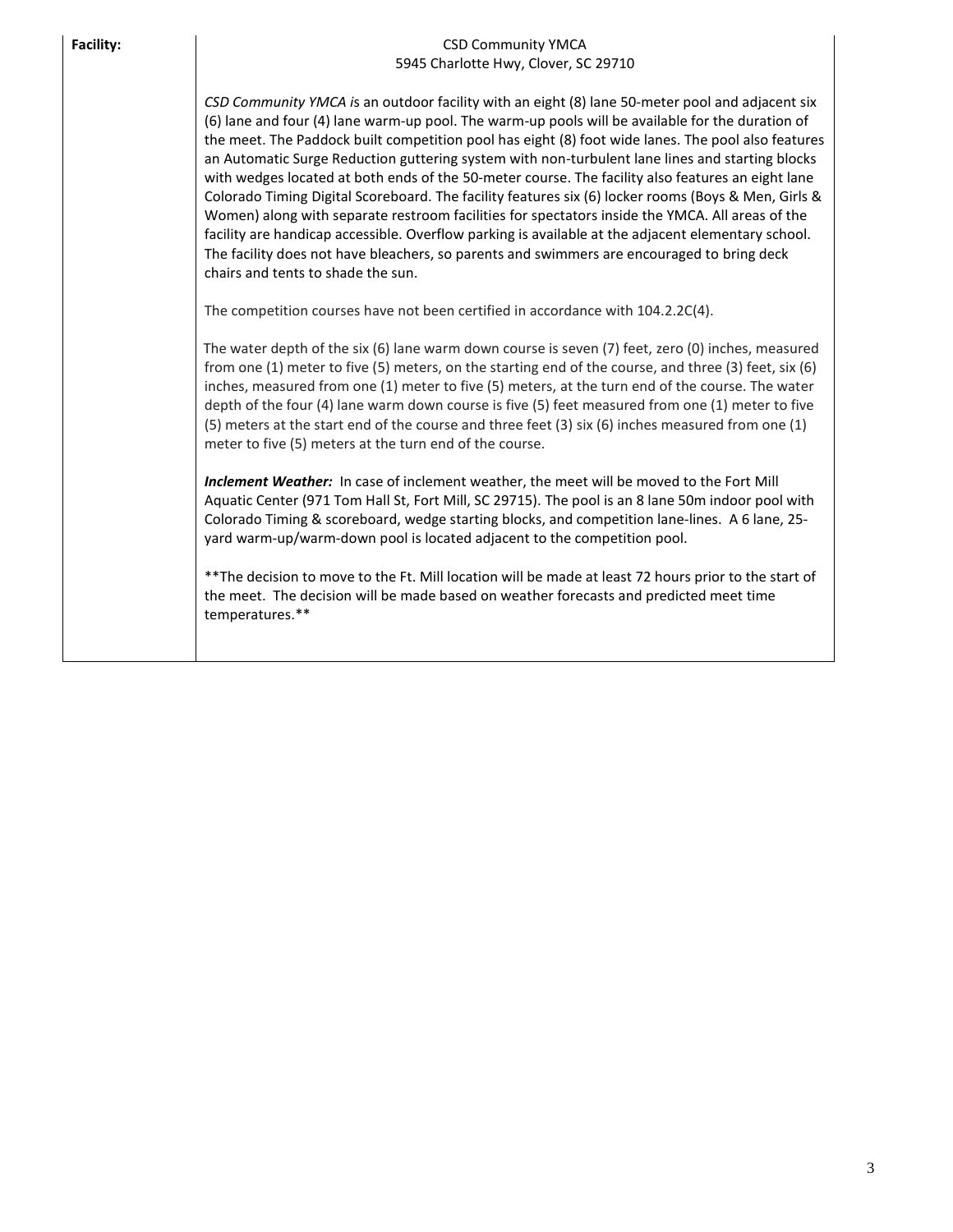| <b>Rules:</b>                  | Meet to be conducted in accordance with the current USA Swimming and SC Swimming Rules and<br>Regulations and information herein.                                                                                                                                                                                                                                                                                                                                                                                                                                                                                                                                                                                                                                                                                                                                                                                                                                                                                                                     |
|--------------------------------|-------------------------------------------------------------------------------------------------------------------------------------------------------------------------------------------------------------------------------------------------------------------------------------------------------------------------------------------------------------------------------------------------------------------------------------------------------------------------------------------------------------------------------------------------------------------------------------------------------------------------------------------------------------------------------------------------------------------------------------------------------------------------------------------------------------------------------------------------------------------------------------------------------------------------------------------------------------------------------------------------------------------------------------------------------|
|                                | Use of audio or visual recording devices, including a cell phone, is not permitted in changing<br>areas, rest rooms or locker rooms.                                                                                                                                                                                                                                                                                                                                                                                                                                                                                                                                                                                                                                                                                                                                                                                                                                                                                                                  |
|                                | Deck changing is prohibited by USA Swimming and South Carolina Swimming. A first offense will<br>result in the disqualification of the offending swimmer from the next scheduled event. The second<br>offense for the same swimmer will result in disqualification from the remainder of the meet.                                                                                                                                                                                                                                                                                                                                                                                                                                                                                                                                                                                                                                                                                                                                                    |
|                                | Operation of a drone, or any other flying apparatus, is prohibited over the venue (pools,<br>athlete/coach areas, spectator areas and open ceiling locker rooms) any time athletes, coaches,<br>officials and/or spectators are present.                                                                                                                                                                                                                                                                                                                                                                                                                                                                                                                                                                                                                                                                                                                                                                                                              |
|                                | The SCS Safety Program is in effect for this meet. Coaches are advised to closely supervise their<br>swimmers at all times. Swimmers may be dropped off only in designated safe areas. Swimmers<br>are not permitted in workout rooms, storage rooms, meeting rooms or control rooms. No glass<br>containers or bottles are allowed inside the facility at any time. Anyone failing to comply with a<br>safety request may forfeit his or her privilege to participate. We strongly recommend that each<br>squad assign a coach to monitor warm-up sessions in addition to the Meet Marshal provided by<br>SCS. The pool rules must be followed by all participants and spectators attending this event.<br>All applicable adults participating in or associated with this meet, acknowledge that they are<br>subject to the provisions of the USA Swimming Minor Athlete Abuse Prevention Policy ("MAAPP"),<br>and that they understand that compliance with the MAAPP policy is a condition of participation in<br>the conduct of this competition. |
| <b>Athlete</b><br>Eligibility: | Athletes will be selected with a goal of selecting up to 60 athletes on each of four squads (240<br>total athletes). The goal is for each squad to have up to 30 males and 30 females with the<br>ultimate goal of having half of the attendees representing each LSC. The squads will be selected<br>from athletes who have ranked in the top-75 athletes (short course) in each of the contested<br>events during the qualifying period.                                                                                                                                                                                                                                                                                                                                                                                                                                                                                                                                                                                                            |
|                                | Two lists will be distributed of selected athletes. The first list will be athletes who have an<br>automatic spot guaranteed on one of the four squads. A second list of alternates will be for<br>athletes (ranked up to 75th in an event) who will likely qualify to swim and who should apply by<br>the deadline.                                                                                                                                                                                                                                                                                                                                                                                                                                                                                                                                                                                                                                                                                                                                  |
|                                | Any swimmer entered in the meet must be certified by a USA Swimming member coach as being<br>proficient in performing a racing start or must start each race from within the water. When<br>unaccompanied by a USA Swimming member coach, it is the responsibility of the swimmer or the<br>swimmer's legal guardian to ensure compliance with this requirement.                                                                                                                                                                                                                                                                                                                                                                                                                                                                                                                                                                                                                                                                                      |
| <b>Entry Fees:</b>             | There is a charge per athlete of \$85 to attend this swim meet payable via PayPal. Athletes should<br>register on the North Carolina website (www.ncswim.org) no later than March 31, 2021.                                                                                                                                                                                                                                                                                                                                                                                                                                                                                                                                                                                                                                                                                                                                                                                                                                                           |
|                                | VERY IMPORTANT NOTE: Please be sure to include the name of the athlete in the comment                                                                                                                                                                                                                                                                                                                                                                                                                                                                                                                                                                                                                                                                                                                                                                                                                                                                                                                                                                 |
|                                | section on PayPal!!                                                                                                                                                                                                                                                                                                                                                                                                                                                                                                                                                                                                                                                                                                                                                                                                                                                                                                                                                                                                                                   |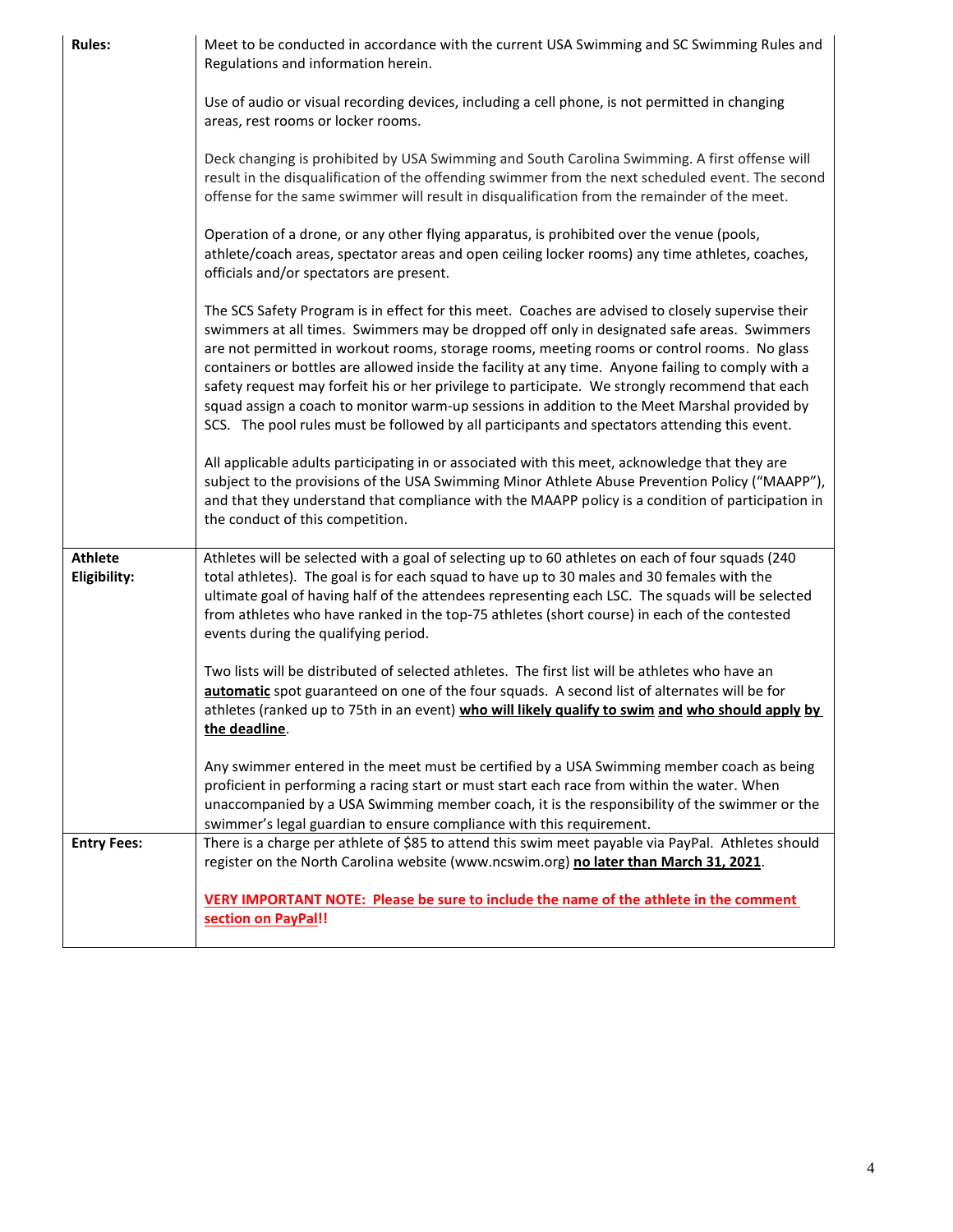| <b>Meet Format:</b>  | The Carolina Crown Swim Challenge will be a long course quad meet with all events being<br>conducted as timed final events for 15-19-year-old athletes. The athletes in attendance will be<br>selected from the top 15-18 athletes who have represented a North Carolina Swimming or a<br>South Carolina Swimming member club during the 2020-21 short course season. Each athlete<br>selected will be assigned to represent one of four squads during the competition. Each squad will<br>have a staff of three USA Swimming registered coaches. The Head Coach of each squad will select<br>athletes from their squad to participate in up to three (3) individual events and two relays during<br>the competition. The Head Coach will also be responsible for completing the entries for their<br>squad. |                                                            |  |  |  |
|----------------------|--------------------------------------------------------------------------------------------------------------------------------------------------------------------------------------------------------------------------------------------------------------------------------------------------------------------------------------------------------------------------------------------------------------------------------------------------------------------------------------------------------------------------------------------------------------------------------------------------------------------------------------------------------------------------------------------------------------------------------------------------------------------------------------------------------------|------------------------------------------------------------|--|--|--|
| <b>Time of Meet:</b> |                                                                                                                                                                                                                                                                                                                                                                                                                                                                                                                                                                                                                                                                                                                                                                                                              | The single day meet will be run on the following schedule: |  |  |  |
|                      | <b>ATHLETE CHECK-IN</b>                                                                                                                                                                                                                                                                                                                                                                                                                                                                                                                                                                                                                                                                                                                                                                                      | 10:00am                                                    |  |  |  |
|                      | ATHLETE HOSPITALITY                                                                                                                                                                                                                                                                                                                                                                                                                                                                                                                                                                                                                                                                                                                                                                                          | 10:45am-3:00pm                                             |  |  |  |
|                      | OFFICIALS MEETING                                                                                                                                                                                                                                                                                                                                                                                                                                                                                                                                                                                                                                                                                                                                                                                            | 11:00am                                                    |  |  |  |
|                      | <b>COACH MEETING</b>                                                                                                                                                                                                                                                                                                                                                                                                                                                                                                                                                                                                                                                                                                                                                                                         | 11:45am                                                    |  |  |  |
|                      | WARM-UPS                                                                                                                                                                                                                                                                                                                                                                                                                                                                                                                                                                                                                                                                                                                                                                                                     | 10:45-11:45am                                              |  |  |  |
|                      | <b>MEET BEGINS</b>                                                                                                                                                                                                                                                                                                                                                                                                                                                                                                                                                                                                                                                                                                                                                                                           | Noon                                                       |  |  |  |
| <b>Entries:</b>      | All athletes (regardless of whether they are automatic or alternate) should complete the online                                                                                                                                                                                                                                                                                                                                                                                                                                                                                                                                                                                                                                                                                                              |                                                            |  |  |  |
|                      | application form posted at www.ncswim.org and www.sc-swimming.org and pay \$85 via PayPal.                                                                                                                                                                                                                                                                                                                                                                                                                                                                                                                                                                                                                                                                                                                   |                                                            |  |  |  |
|                      | The application must be completed and meet fees must be received by March 31, 2021. All                                                                                                                                                                                                                                                                                                                                                                                                                                                                                                                                                                                                                                                                                                                      |                                                            |  |  |  |
|                      | swimmers selected will be notified via email and via postings on the LSC websites by April 5, 2021.                                                                                                                                                                                                                                                                                                                                                                                                                                                                                                                                                                                                                                                                                                          |                                                            |  |  |  |
|                      | Checks for swimmers who are not selected will be shredded. Due to the quick turnaround of                                                                                                                                                                                                                                                                                                                                                                                                                                                                                                                                                                                                                                                                                                                    |                                                            |  |  |  |
|                      | manufacturing apparel, there can be no refunds for athletes who fail to show on the day of the                                                                                                                                                                                                                                                                                                                                                                                                                                                                                                                                                                                                                                                                                                               |                                                            |  |  |  |
|                      | event.                                                                                                                                                                                                                                                                                                                                                                                                                                                                                                                                                                                                                                                                                                                                                                                                       |                                                            |  |  |  |
|                      |                                                                                                                                                                                                                                                                                                                                                                                                                                                                                                                                                                                                                                                                                                                                                                                                              |                                                            |  |  |  |
|                      | Athlete Selection will be posted on SC & NC websites on Monday, April 5, 2021                                                                                                                                                                                                                                                                                                                                                                                                                                                                                                                                                                                                                                                                                                                                |                                                            |  |  |  |
|                      | Squad Head Coaches will receive team lists on Thursday, April 8, 2021                                                                                                                                                                                                                                                                                                                                                                                                                                                                                                                                                                                                                                                                                                                                        |                                                            |  |  |  |
|                      | Coaches will submit squad entries no later than Tuesday, April 13, 2001                                                                                                                                                                                                                                                                                                                                                                                                                                                                                                                                                                                                                                                                                                                                      |                                                            |  |  |  |
|                      | SC Swimming does not accept deck registrations, all swimmers entered must be registered at time<br>of entry deadline.                                                                                                                                                                                                                                                                                                                                                                                                                                                                                                                                                                                                                                                                                        |                                                            |  |  |  |
| Awards:              | Athletes and coaches of the winning squad will receive a Carolina Crown Swim Challenge                                                                                                                                                                                                                                                                                                                                                                                                                                                                                                                                                                                                                                                                                                                       |                                                            |  |  |  |
|                      | commemorative towel. All athletes and coaches will receive special outfitting, color-coordinated                                                                                                                                                                                                                                                                                                                                                                                                                                                                                                                                                                                                                                                                                                             |                                                            |  |  |  |
|                      | with other members of their squad. The top-8 scoring individual event winners and the top-3                                                                                                                                                                                                                                                                                                                                                                                                                                                                                                                                                                                                                                                                                                                  |                                                            |  |  |  |
|                      | scoring relay teams will receive medals.                                                                                                                                                                                                                                                                                                                                                                                                                                                                                                                                                                                                                                                                                                                                                                     |                                                            |  |  |  |
| Scoring:             | This meet will be scored as follows:                                                                                                                                                                                                                                                                                                                                                                                                                                                                                                                                                                                                                                                                                                                                                                         |                                                            |  |  |  |
|                      | Individual Events: 9-7-6-5-4-3-2-1.                                                                                                                                                                                                                                                                                                                                                                                                                                                                                                                                                                                                                                                                                                                                                                          |                                                            |  |  |  |
|                      | Relays: 18-14-12-10-8-6-4-2.                                                                                                                                                                                                                                                                                                                                                                                                                                                                                                                                                                                                                                                                                                                                                                                 |                                                            |  |  |  |
|                      |                                                                                                                                                                                                                                                                                                                                                                                                                                                                                                                                                                                                                                                                                                                                                                                                              |                                                            |  |  |  |
| Timing:              | Timing will be provided by Colorado Timing with a digital scoreboard, pads, and backup buttons.                                                                                                                                                                                                                                                                                                                                                                                                                                                                                                                                                                                                                                                                                                              |                                                            |  |  |  |
| <b>Coaches</b>       | All coaches on deck must be currently registered and certified with USA Swimming.                                                                                                                                                                                                                                                                                                                                                                                                                                                                                                                                                                                                                                                                                                                            | Meet                                                       |  |  |  |
| Eligibility:         | Management will require all coaches to be prepared to show their Deck Pass virtual membership                                                                                                                                                                                                                                                                                                                                                                                                                                                                                                                                                                                                                                                                                                                |                                                            |  |  |  |
|                      | card upon request. There will be a general meeting for all coaches at 10:45 am on Saturday, April                                                                                                                                                                                                                                                                                                                                                                                                                                                                                                                                                                                                                                                                                                            |                                                            |  |  |  |
|                      | 24, 2021. Any North Carolina coaches wishing to participate in this event are asked to contact                                                                                                                                                                                                                                                                                                                                                                                                                                                                                                                                                                                                                                                                                                               |                                                            |  |  |  |
|                      | Meet Director Jonathan Watson (North Carolina Swimming, 01silversurfer@bellsouth.net) prior                                                                                                                                                                                                                                                                                                                                                                                                                                                                                                                                                                                                                                                                                                                  |                                                            |  |  |  |
|                      | to February 28, 2021. South Carolina coaches should contact Jon Mengering "Big Show"                                                                                                                                                                                                                                                                                                                                                                                                                                                                                                                                                                                                                                                                                                                         |                                                            |  |  |  |
|                      | (senior@sc-swimming.org) by March 7, 2021.                                                                                                                                                                                                                                                                                                                                                                                                                                                                                                                                                                                                                                                                                                                                                                   |                                                            |  |  |  |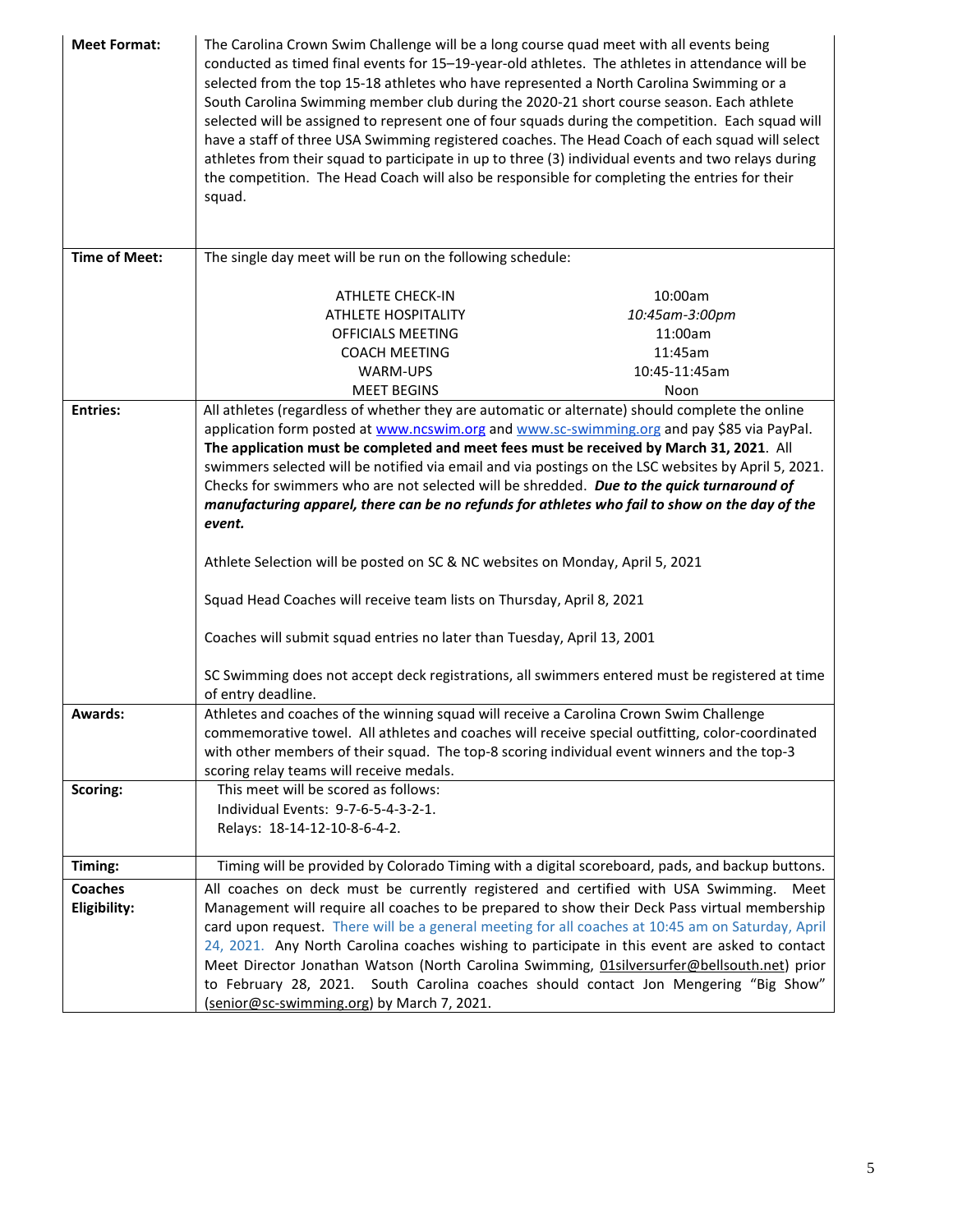| <b>Hospitality</b>                 | There will be hospitality on-site offered to coaches, volunteers and officials who are aiding in the<br>operation of the meet. In addition, refreshments may be on sale during the event as well.<br>Outside food and coolers are permitted by the facility, but glass bottles and containers are not<br>permitted.                                                                                                                                                                                                                                                                                                                                                                                                                                                                                                                                                                                                                                                                                                             |
|------------------------------------|---------------------------------------------------------------------------------------------------------------------------------------------------------------------------------------------------------------------------------------------------------------------------------------------------------------------------------------------------------------------------------------------------------------------------------------------------------------------------------------------------------------------------------------------------------------------------------------------------------------------------------------------------------------------------------------------------------------------------------------------------------------------------------------------------------------------------------------------------------------------------------------------------------------------------------------------------------------------------------------------------------------------------------|
| <b>Officials</b>                   | We are in need of officials for this meet. If you are interested in volunteering as an official, please<br>register at the below link or contact Gene Ashcraft (deerhunter54@gmail.com)<br>https://docs.google.com/forms/d/e/1FAIpQLScjFwh0qesP1eMCl-<br>tME7OMzG7XsiLpQeLJvviprayjbOyfPQ/viewform                                                                                                                                                                                                                                                                                                                                                                                                                                                                                                                                                                                                                                                                                                                              |
| <b>Volunteers</b>                  | The Carolina Crown Swim Challenge will need numerous volunteers to provide a quality<br>competition for our swimmers. We will need timers, marshals, and various support to run a<br>quality meet. If you are available to volunteer please register at:<br>https://www.signupgenius.com/go/30e0c44a5af2ca46-2021                                                                                                                                                                                                                                                                                                                                                                                                                                                                                                                                                                                                                                                                                                               |
| Swimmers w/<br><b>Disabilities</b> | SC Swimming welcomes all swimmers with disabilities as described in the USA Swimming Rules<br>and Regulations, Article 105, to participate in our meets. Coaches entering swimmers with<br>disabilities that require any accommodations are required to provide advance notice in writing to<br>the Meet Director by the entry deadline accompanying their meet entry file, including the need<br>for any personal assistance required and/or registered service animals. Failure to provide<br>advance notice may limit SCS' ability to accommodate all requests.                                                                                                                                                                                                                                                                                                                                                                                                                                                              |
| <b>Releases</b>                    | By applying, all swimmers acknowledge that they are registered with USA Swimming. All coaches<br>and swimmers acknowledge that they are familiar with the Safe Sport rules of USA Swimming, Inc.<br>and South Carolina Swimming, Inc. regarding warm-up procedures and meet safety guidelines,<br>and that coaches shall be responsible for their swimmers' compliance with those rules during this<br>meet. North Carolina Swimming, Inc., South Carolina Swimming, Inc. and USA Swimming, Inc.,<br>Clover/Lake Wylie YMCA, their agents, employees, volunteers, and coaches shall be held free and<br>harmless from any and all liabilities or claims for damages arising by reason of illness or injury to<br>anyone during the conduct of this meet. By entering this meet, athletes and coaches are granting<br>permission for their names and photographs to be published on the internet in the form of Psych<br>Sheets, Meet Results, or any other documents associated with the running or promotion of this<br>event. |
|                                    | All participants agree to be filmed and photographed by the host approved photographer(s) and<br>videographers and to allow the right to use names and pictures before, during, or after the meet<br>such as in public psych sheets, heat sheets, and results or featured on the host's website or social<br>media or in public broadcast of the event via television or webcast. Parents and guardians of<br>minor swimmers who do not wish their swimmers to participate in interviews or have individual<br>pictures featured on any media should inform their team's Head Coach and the Meet Director<br>prior to the meet.                                                                                                                                                                                                                                                                                                                                                                                                 |
|                                    | It is understood and agreed that USA Swimming shall be free from any liabilities or claims for<br>damages arising by reason of injuries to anyone during the conduct of the event.                                                                                                                                                                                                                                                                                                                                                                                                                                                                                                                                                                                                                                                                                                                                                                                                                                              |
|                                    | It is further understood that SC Swimming, NC Swimming, and host facility, shall be free and held<br>harmless from any liabilities or claims for damages arising by reason of injuries to anyone during<br>the conduct of the event. It is also understood and agreed that the Upper Palmetto YMCA, Upper<br>Palmetto YMCA Timing, its agents, employees, and coaches shall be free from any liabilities or<br>claims for damages arising by reason of injuries to anyone during the conduct of the event.                                                                                                                                                                                                                                                                                                                                                                                                                                                                                                                      |
| <b>Other</b><br><b>Information</b> | Digital heat sheets will be provided at no cost to swimmers/families. The heat sheet will be<br>posted on the South Carolina Swimming website, www.sc-swimming.org, the North Carolina<br>Swimming website, www.ncswim.org, and will be emailed to the coaching staff of each team.<br>Heat sheets will be available at no charge on Meet Mobile. Hard copies will be provided to the<br>coaches on deck.                                                                                                                                                                                                                                                                                                                                                                                                                                                                                                                                                                                                                       |